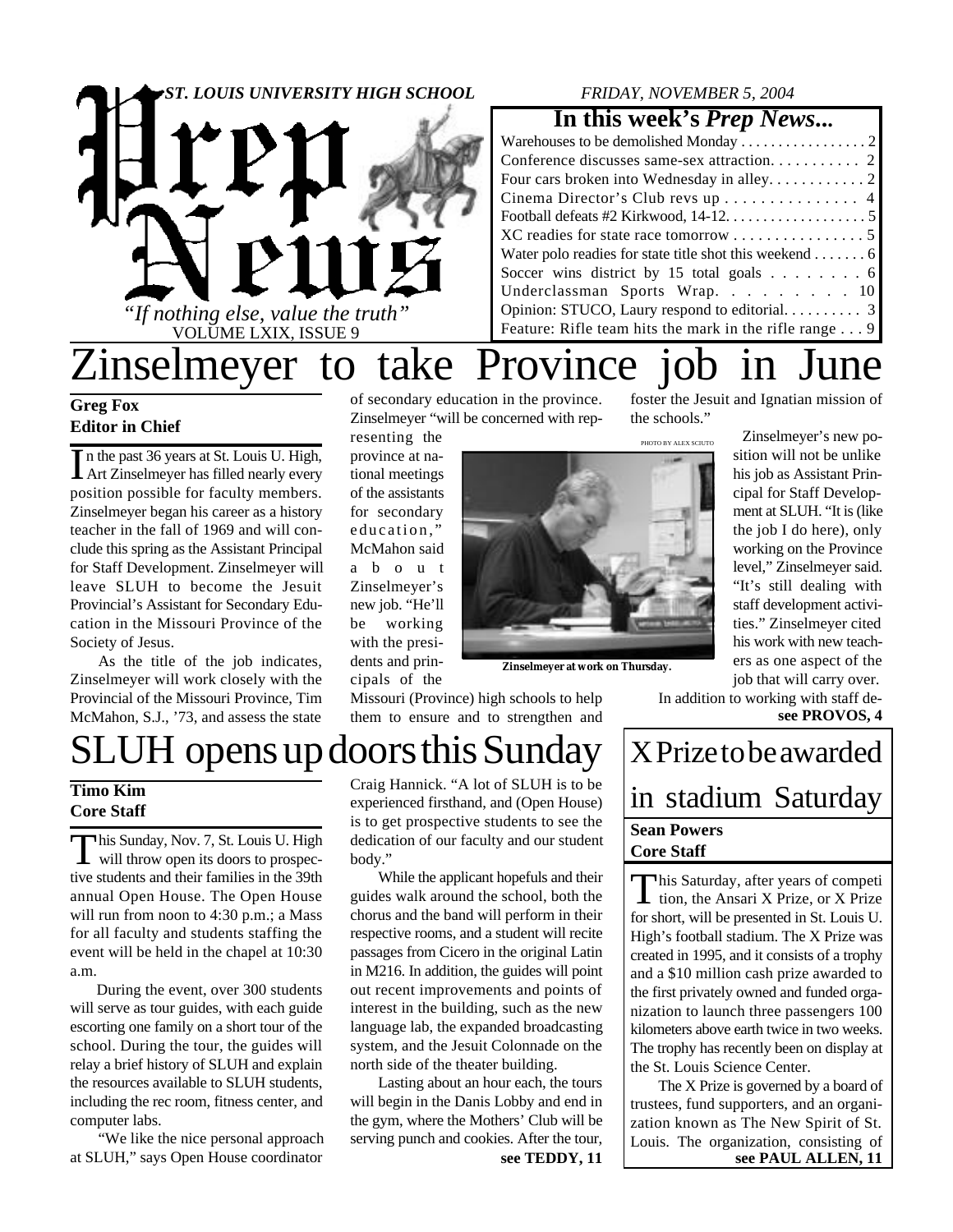## 2 **News** November 5, 2004 Tarehouses set to be demolished

## **Brian Krebs Core Staff**

O n your way out of the St. Louis U. High parking lot this afternoon, take a good look at the warehouses at 1130 East Rd. and 5030 Berthold Ave. Come Monday, JNS Environmental Demolition Company will have begun demolishing the vacated warehouses.

Originally scheduled for September, demolition has been delayed for over a month because of a number of hang-ups. Ameren Electric and Laclede Gas were forced to do their respective work as a second priority behind their normal service to the community. In addition, navigating City Hall "usually takes some time" according to JNS Vice President Michael McAuliffe ,'84. To get a permit for demolition, seven different departments, such as Water and Heritage, must sign off on their respective areas before demolition

can proceed.

Destruction of the buildings will begin with the smaller warehouse (1130 East Rd.), which houses a mere 17,000 square feet of floor space. Next, the wrecking ball and track hoe will rampage across the parking lot, which totals 141,000 square feet. Finally, JNS will take on 5030 Berthold Ave., a juggernaut of 208,000 square feet. Demolition of the 5030 will begin on the south side and move north towards Berthold.

However, knocking the buildings down is only half the battle. According to Director of Facilities Patrick Zarrick, destruction of 5030 alone will create 27,800 tons of concrete. However, all of the concrete, asphalt, cinder block, and brick will be accumulated and later ground up on site into chunks smaller than six inches. "All that will be left will be concrete fill … that will be leveled out over the whole area in preparation for the grading of the ground

# Timone speaks to faculty on same-sex attraction in students

## **Kyle Kloster Core Staff**

L ast Friday, Fr. Donald Timone, a diocesan priest from New York, came to St. Louis U. High to give a presentation to interested SLUH faculty on same-sex attraction. Timone, who has worked with homosexual males in support groups and counseling for over 22 years, came to St. Louis last week in response to Archbishop Burke's request that he address St. Louis priests on the subject of samesex attraction, according to theology teacher Ralph Houlihan, S.J. Houlihan invited Timone to address the faculty at SLUH while he was in St. Louis.

Timone taught in high schools in New York, but it was not until after he left the high school that people he "knew from the high school days were coming and saying 'I'm dealing with a problem, can you help me?'"

Timone expained that, "in New York, we are a mecca, and (people with samesex attraction) are coming in from all parts of the country." In response to the increase in homosexual population, the bishop in the area decided to start a support group called Courage to help people with samesex attaction live a chaste life and resist the temptations that what Timone calls the "gay world" might present. This happened 25 years ago, and now Courage support groups exist throughout the world.

According to Timone, they chose "Courage" as the name because it takes bravery and courage for any homosexual "to step out of the gay world and start following Catholic (teaching)."

Timone pointed out the growing gay community in New York and the Courage support group to show that same-sex attraction is a growing issue and the Catholic church is addressing it in a supportive way that will show homosexuals that "there are possibilities for their growth."

**see LION KING, 11** Timone explained that Catholic educators, like those here at SLUH, have a

to prepare for construction," explained Zarrick.

SLUH will also make use of the abundance of scrap metal left after demolition. Overseas, especially in China, the cost for scrap metal is high. Zarrick estimates that SLUH may make up to \$60,000 in sales of the scrap metal.

The remaining materials such as the wood and glass will be removed from the site.

Soon after the ground is graded in the winter, Vision 2000's expansion plans will continue with the construction of the soccer/track complex and baseball stadium.

Even though two buildings will be coming down in the vicinity, Zarrick predicts little effect on the SLUH community. To maintain traffic control, Berthold Ave. will be open at all times, limiting all trucks and machinery to East Rd.

**see DMB, 12**

# Four cars broken into in alley

## **Alex Sciuto**

### **Features/Photography Editor**

This past Wednesday, while many<br>teachers inside St. Louis U. High  $\perp$  teachers inside St. Louis U. High prepared for the final round of teacher's conferences, outside two unidentified men broke into four cars in the east alley.

Sometime between 3 and 4:15 p.m., security cameras recorded a blue Escortesque sedan driving into the alley. Two men then exited near the center of the school, and, moving south towards the cafeteria, quickly robbed the cars of Charlie Merriott, Charlie Busenhart, Mary Beckemeier's sister, and a Foodservice worker. Tom Becvar believes the two also stole his license plate, but the robbers did not break into Becvar's car.

According to Zarrick, "For years, the alley has been 'park at your own risk' parking. (It is) the most exposed part of our campus." There has never been a permanent security guard in the alley, but **see WAVES, 11**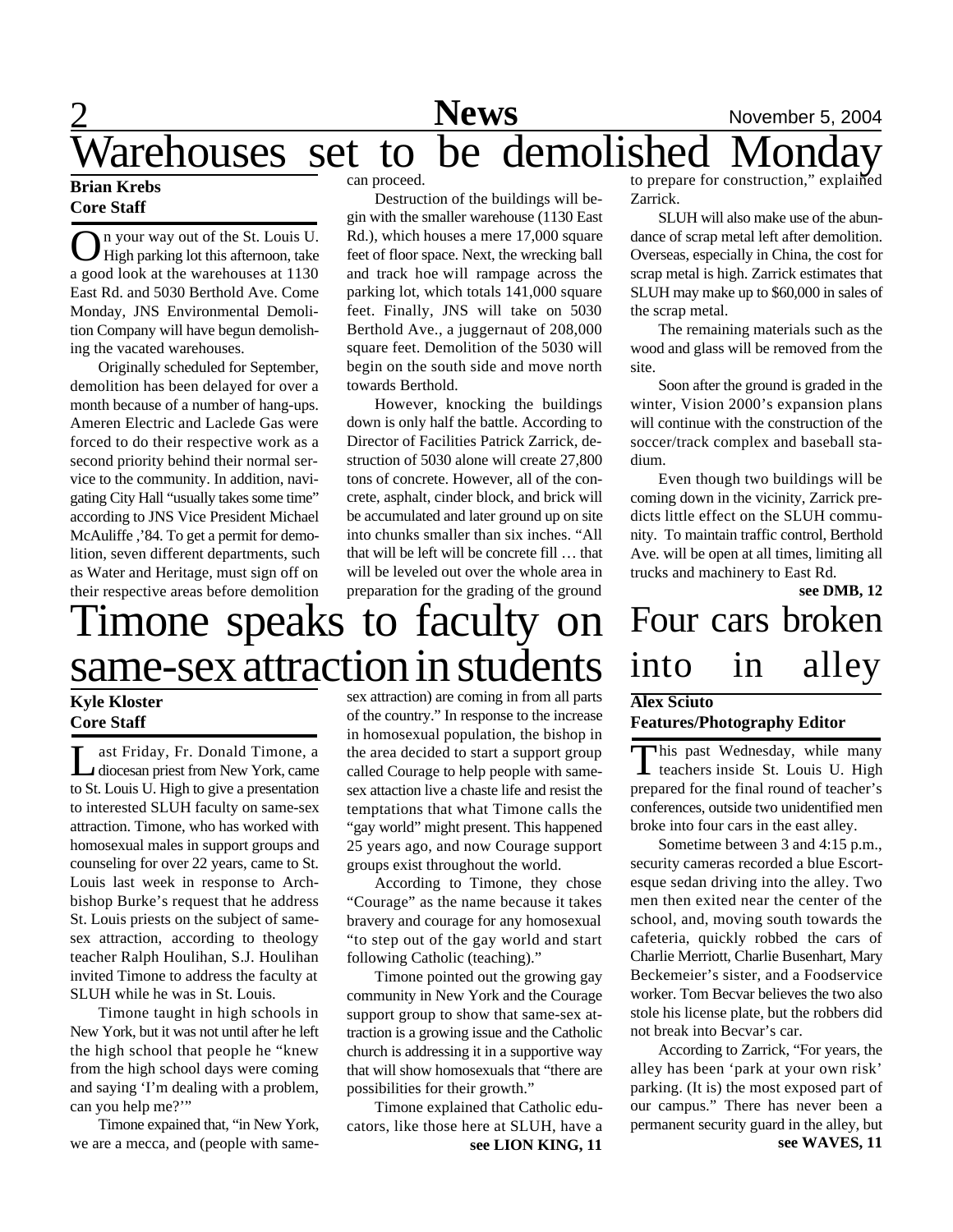# LETTERS TO THE EDITOR STUCO responds to leadership editorial

To the editors:

Throughout the years, the *Prep News* has reported on many of SLUH's major issues, and it has done a fair job of capturing the SLUH students' opinion in their editorials. However, we feel that their most recent editorial was not only untrue, it was also hurtful and nothing more than a public attack on the Student Council.

First, the *Prep News*' motto is "if nothing else, value the truth." We think they should either make a motto they can stand by or do a better job of getting their information right.

In response to the *Prep News*' false claim that STUCO fails to represent the school on such issues as "the expansion plans of Vision 2000 (and) on the drug and alcohol policy," I would like to do their job of reporting the news and the truth by responding to these questions. Last year, the Student Council introduced the idea of forum meetings. The forums are designed to discuss STUCO business, answer any questions, and take suggestions from students. At a forum meeting last year, STUCO addressed part of the plans for Vision 2000. We asked the students if they agreed with the idea of putting artificial turf on the football field. After some discussion, most students agreed with the idea. Maybe the *Prep News* editors did not attend this meeting, maybe they did attend and just forgot what was discussed, or maybe they just think what they want regardless of the truth.

The Student Council acts as a bridge between the students

# Laury, '04 defends STUCO's leadership

To the Editors and the SLUH community:

My name is Domenic Laury and I am a senior here at SLUH. STUCO has always been a visible organization throughout my four years here so far. They actively participate in many events, most notably being sports.

STUCO is "capable of much more," as you put it. However, aren't we all, students, teachers, and administration alike, capable of more? Can't we all take stands against problems? The primary reason that we do not reach our perfect potential is simply the fact that we cannot because we are human, and there is no changing that.

So, how much leadership can we expect from STUCO in the areas of drinking and drug use? While STUCO now consists of five great people, they are not trained in the areas of confronting drug and alcohol usage. In fact, some might even discourage STUCO from confronting drug and alcohol users —the possibility of pushing these users further into dependence and further away from hope might be likely. However, this situation is by no means futile. Yellow pieces of paper lie on several office windows, each proclaiming the individual inside trained and willing to talk about drug and alcohol use, among a myriad of other situations. I think one asks too much of STUCO when you ask them to confront a situation they are not trained to handle.

Most will agree that the defacing of the walls of the STUCO

and the administration. This past summer, Fr. Sheridan personally scheduled a meeting with the Student Council to hear our opinions about the plans of Vision 2000. We discussed how his plans facilitated our cause of promoting school spirit. We strongly agreed with the ideas of the Student Life Center and offered suggestions on how to better meet the students' needs. So STUCO is very supportive of Vision 2000.

The *Prep News* also claimed that we are not "moral and responsible leaders." They claim that we have no clear stance on the drug and alcohol policy. Again, to inform the *Prep News*, let's take a look at the STUCO Constitution. It says that "no alcohol, drugs, or any other types of inappropriate behavior at SLUH events or otherwise will be tolerated." Our question is, if the editors of the *Prep News* borrowed our constitution to write their editorial, how did they miss our very clearly stated stance on this issue? Not only is our stance clearly stated, it is also enforced. One of our members was removed from his Student Council position for violating our drug and alcohol policy. We stand behind our policy and feel that it is an important part of being on Student Council.

As we wrote in last week's letter, we too were "(angered) that such graffiti occurred," but we did our best not only to control but also to stop these obscenities. STUCO members not only crossed **see STUCO, 12**

room was a heinous act, worthy of punishment. Without naming names, I can assure everyone that action was taken against the known offenders. It was not required of STUCO members to participate in these actions taken; as I have said, STUCO is not responsible for issues beyond their control, like the drug and alcohol usage mentioned above, as well as disciplinary actions, whose responsibility lies mainly with teachers and administration. However, STUCO did choose on this situation to give input, successfully making a stance against this type of behavior.

Bullying can be a much more difficult situation to address for many students. I myself have been a victim of such situations. When I introduced the DJ aspect of hip hop sophomore year, people laughed at me. Without any knowledge of hip hop, many disregarded the DJ as nothing, and simply refused to believe that the turntable could be used as an instrument. Junior year, I was fortunate enough to be granted a position in Spring Fling as a DJ during the day activities. The former STUCO did a pretty good job of aiding me in my pursuit to make hip hop acceptable at SLUH.

Yet nothing can compare to this year's STUCO in their aid to my pursuit. When I requested to be the official SLUH DJ, both Mr. Kesterson and Joe Eggleston showed an interest in helping me achieve my goal. Joe Eggleston listened to my mix CD's, introduced my music to the rest of STUCO, and even went out of **see LAURY, 10**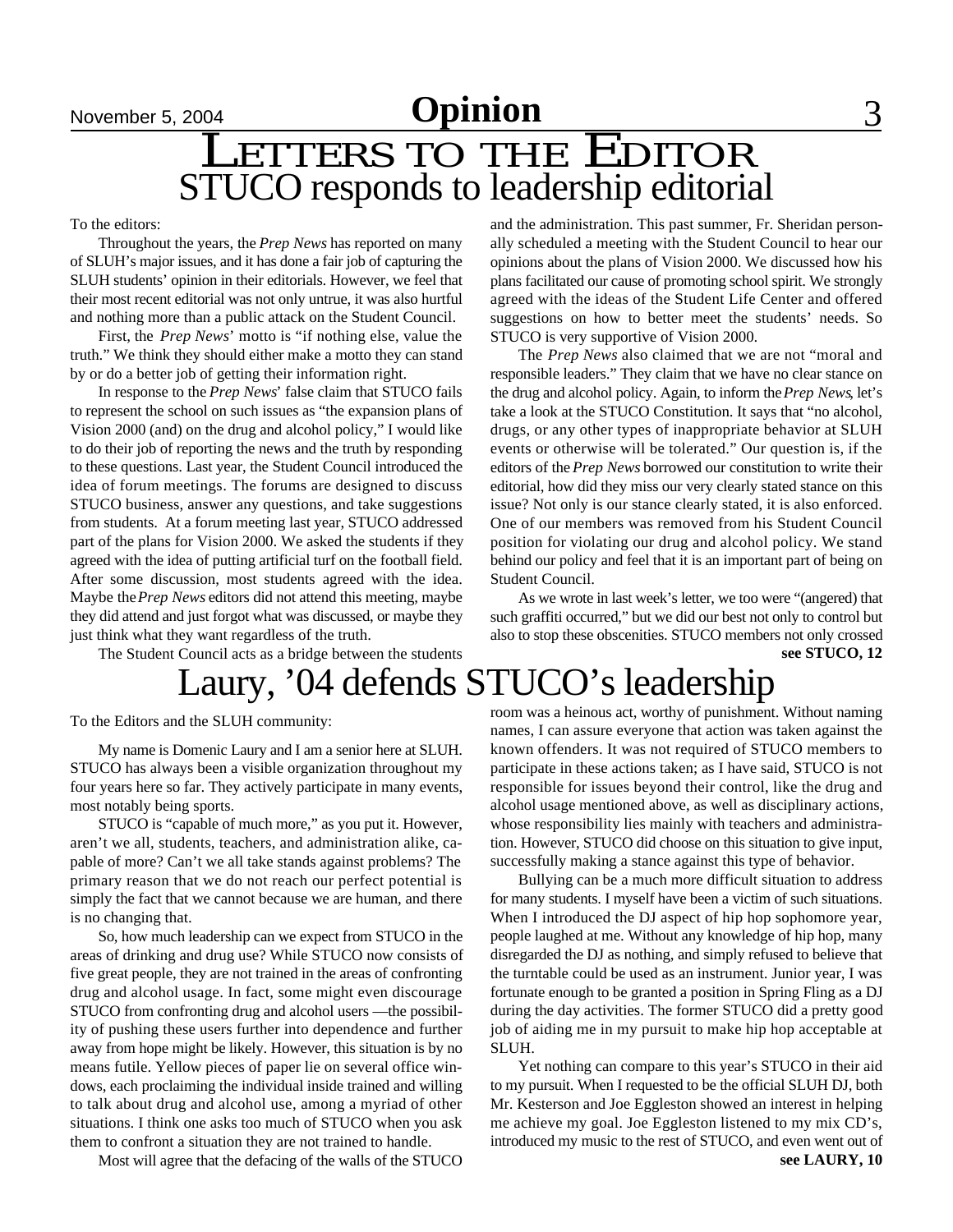## $\overline{4}$ **News**<br> **November 5, 2004**<br> **Director's Club founded** Action! Cinema Director's Club founded

### **Jim Santel Reporter**

Though it may be one of St. Louis U.<br>High's newest organizations, the hough it may be one of St. Louis U. fledgling Cinema Director's Club has already sparked interest in aspiring moviemakers throughout SLUH. Moderated by English teacher Mark Cummings, the Spielbergbills already have several ambitious projects laid out for this school year, with the basic goal of "making movies, (and) experimenting with several different genres," as junior club president junior Nick Appelbaum phrased it.

The club's roots go back to last year, when Appelbaum and several other SLUH students collaborated on a film for the 48

## PROVOS

### (from  $\overline{1}$ )

velopment, Zinselmeyer will visit each Jesuit school in the Missouri Province annually. Schools are scattered from St. Louis to Denver, and the Province also operates St. John's High School in Belize.

Zinselmeyer will join nine other Assistants for Secondary Education for the various provinces across the country. Though some who fill the spots around the country are lay people, Zinselmeyer will be the first lay person to hold the job in the Missouri Province.

In addition to being the first lay person, Zinselmeyer will also be the first to hold the assistant position exclusively, as in the past Jesuits have held this job as one among many others. "It's exciting being the first lay person to be asked to do this job," said Zinselmeyer.

McMahon explained, "It's better to leave (Jesuits working in secondary education) working in individual schools because they can also provide sacramental ministry. I'm reluctant to remove a Jesuit who's working in secondary education."

McMahon cited Zinselmeyer's "experience, his talents, (and) his personal strengths," as reasons why Zinselmeyer was considered a candidate for the job. "He has all the experience and the expertise that you need for the job."

McMahon also knew Zinselmeyer personally before offering him the job.

Hour Film Project, a national contest in which teams from across the country are given 48 hours to produce a short, original film within an assigned genre. Appelbaum said that making another film for the contest in the spring is one of the club's main goals this year.

However, its first project is producing a five- to ten-minute horror/sciencefiction movie, the first of a series of films produced throughout the year that will cover styles such as noir, western, comedy, and musical. Appelbaum was hopeful that at the end of the year, students could purchase a DVD of the club's short films.

The Coppolabills' most ambitious project is the institution of a film festival for the school, in which not just the Cin-

Zinselmeyer taught McMahon's sophomore history class while he was a student here, and they worked together two years ago when Zinselmeyer coordinated special projects for the Province.

Zinselmeyer was officially offered the job in August, decided to take it on Oct. 18, and announced the appointment on Oct. 25. He will stay at SLUH until June, when he will take over his position with the Province.

"Some day in June ... I'll get a box and pack up the pictures and the pens and pencils, then I'll be over there permanently," Zinselmeyer quipped. On a serious note, he said, "there will be a finality about (the move)."

Zinselmeyer has been a member of the SLUH family since coming to school as a freshman in the fall of 1956. As a senior, Zinselmeyer was a co-captain on the 1961 Missouri state champion basketball team. Upon returning as a world and American history teacher in 1969, Zinselmeyer coached basketball for 20 years, in addition to brief stints as a football and baseball coach.

After teaching for 14 years, Zinselmeyer was named the Assistant Principal for Student Welfare, a position Eric Clark now holds. Zinselmeyer joked that he "taught Clark everything he knows." Zinselmeyer policed the halls for 12 years before being named the Assistant

ema Director's Club shows films, but any other groups of interested students as well. Appelbaum hopes to approach administration with this idea later on, but said that "first, we need to get (the club) off the ground, but once we have a few movies under our belts, we might be able to think about a film festival."

Freshman Matt Rice was optimistic about the club's prospects for the year: "It's a group project. If we work together, and get the movies rolling, I think we'll be fine."

Wannabe Quentin Tarantinos should come to the next meeting of the Cinema Director's Club today at activity period in room 220C, or see Nick Appelbaum in homeroom M206.

Principal for Academics, a position he held for seven years.

Three years ago, Zinselmeyer was named the Assistant Principal for Staff Development, a position he holds to this day. In addition, he served as the Coordinator of Education Projects for the Province in a part-time role.

In the course of his tenure at SLUH, Zinselmeyer said that he has "become less involved with students" and that one of the things he will miss most is the "energy and idealism" of the students. In addition, Zinselmeyer said that he would miss "working with a bunch of people who are passionate about what they do.

"I'll miss the daily camaraderie," he said.

SLUH is just beginning the process of replacing Zinselmeyer. In a letter sent to the faculty last week, Schenkenberg said that the administration will "evaluate the administrative structure, and identify (SLUH's) staffing needs, both current and future," as Zinselmeyer prepares to leave.

Though SLUH is beginning to discuss what they will do in Zinselmeyer's absence, Schenkenberg said that there are some aspects of Zinselmeyer's personality that are irreplaceable. "The history, what he knows about the institution, what he knows about ... the Jesuit mission and Ignatian spirit (are) going to be hard to replace," Schenkenberg said.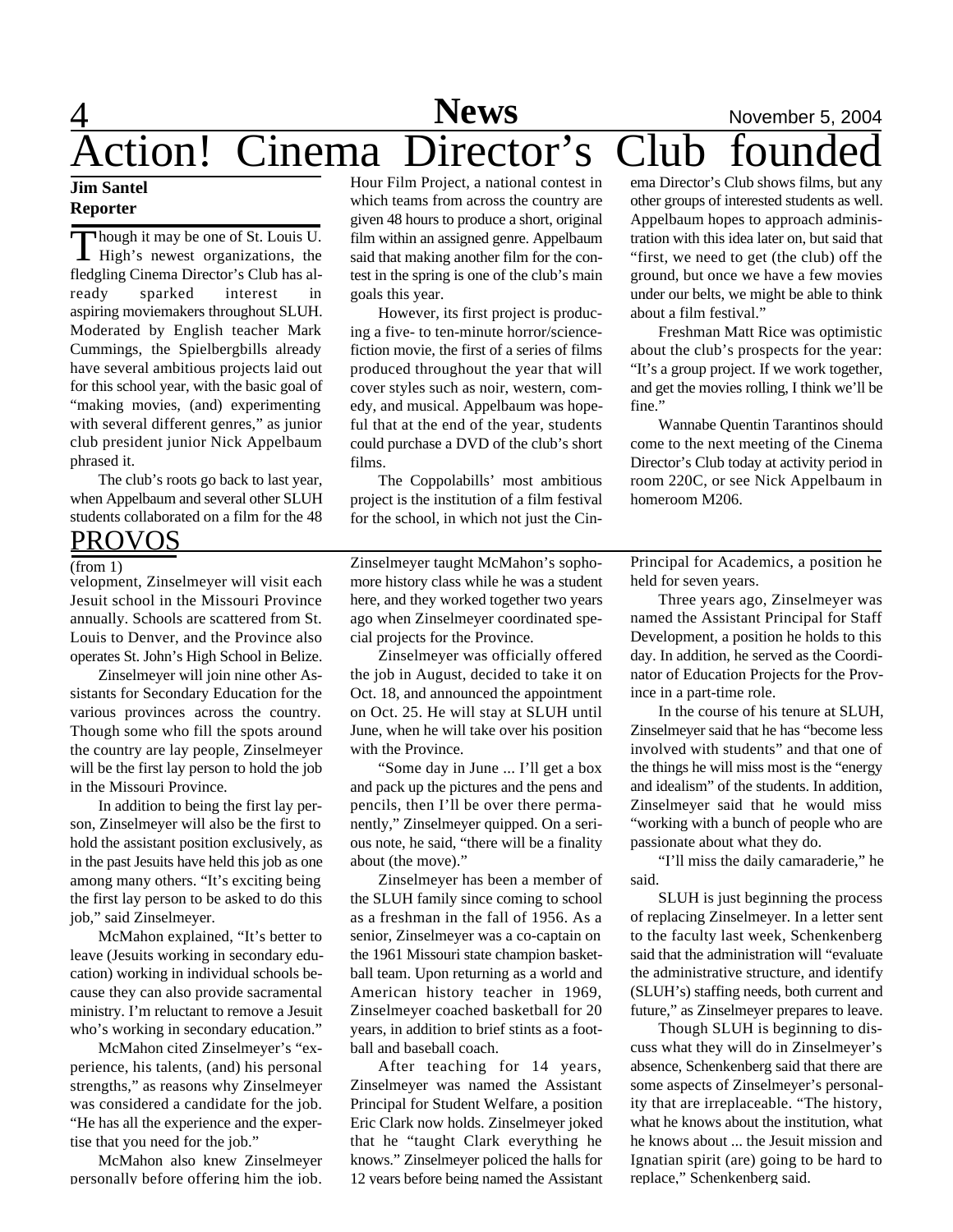## **Sports**

# November 5, 2004 **Sports** 5 Odometerbills win sectionals with 41 points *Cross country looks to knock off Liberty at State*

## **Henry Samson Reporter**

There is a great running equation that<br>sums up the conditions at the 4A here is a great running equation that Sectional 2 race at Sioux Passage last

Saturday: big hills  $+$  strong wind  $=$ adversity. Fortunately, the Jr. Bills' math was a little rusty as they jogged away with yet another firstplace finish over DeSmet and the rest of the field with only 41 points, but this win was not normal for SLUH. Though they won easily, head coach Jim Linhares said he didn't see anything spectacular, which is what he wanted the week before state. "I'm not knocking (Ben) Murphy-Baum's performance at all by saying that,"

Linhares said, "but we need a better team

Although the team suffered a mild off-day on Saturday, Murphy-Baum, again proving to be the most reliable runner on the team, finished second overall in 16:55 on a particularly difficult day. Senior Alex Muntges ran stride for stride in the lead



with Murphy-Baum through the first mile of the race, and after the mile mark, **The cross country team proudly displays its Sectional wares.**

Muntges even started to break away from the field. Unfortunately, Sioux Passage is not the course to exorcise any demons in your legs. The downhills caused Muntges' pelvic problems to flare up, and he fell behind. He pulled himself together,

though, securing an eighth-place finish in 17:21.

 Senior Dan Meier ran an impressive race for the second week in a row and responded when Muntges was failing. He continued to gain places through the entire race and eventually provided the Jr. Billikens with a much needed fifth-place overall finish in 17:14.

The Matt Dirnbeck-Joe Carlson tandem finished as the teams' 4th and 5th men for the

third week in a row. They were virtually

## *Football keeps district title hopes alive* **Seth Clampett** performance in Jeff City." Footbills take down No. 2 Kirkwood, 14-12 **see STATEBOUND, 7**

## **Staff**

Let Triday night, the Jr. Billiken foot-<br>ball team faced off against Kirkwood,<br>the No. 2 team in the area. St. Louis U. ast Friday night, the Jr. Billiken football team faced off against Kirkwood, High prevailed over the Pioneers, win-

ning 14-12, improving both their record, to 6-3, and their chances at winning districts. The Kornfeldbills attributed their win to their ability to pressure Kirkwood's quarterback and force turnovers.

Head coach Gary Kornfeld said about the game, "I think our kids did a real good job of playing to Kirkwood's tendencies. In other words, we had a feeling of what might be coming in

certain situations. I think our guys just made some great plays."

The game started in favor of Kirkwood, but SLUH's defense demonstrated that it would be difficult for the

Pioneers to score. On Kirkwood's first drive, senior defensive end David Franklin bobbled a pass but could not hold on to the ball for the interception. Surviving the near turnover, Kirkwood's quarterback threw a touchdown pass with 6:29 left in



PHOTO BY ALEX SCIUTO

PHOTO BY HENRY SAMSON

but it unfortunately bounced out of bounds. Then, with seconds remaining in the first quarter, junior defensive back Anthony Alessi broke up the play to force Kirkwood to punt.

Starting the second quarter, a couple of dropped passes prevented the Jr. Bills' offense from scoring, but the defense seemed determined to keep

the first quarter for an Kirkwood early lead. However, they missed the extra point, and left the score at 6-0.

**Senior Curtis Hoette corrals a Kirkwood player during last Friday's victory.**

SLUH failed to score on their first drive, and Kirkwood took possession and

the Pioneers at six points. Putting pressure on the quarterback, the Jr. Bills forced a turnover when Rice intercepted the ball off of a tip with 5:34 left in the half.

**see UNDER THREE, 7**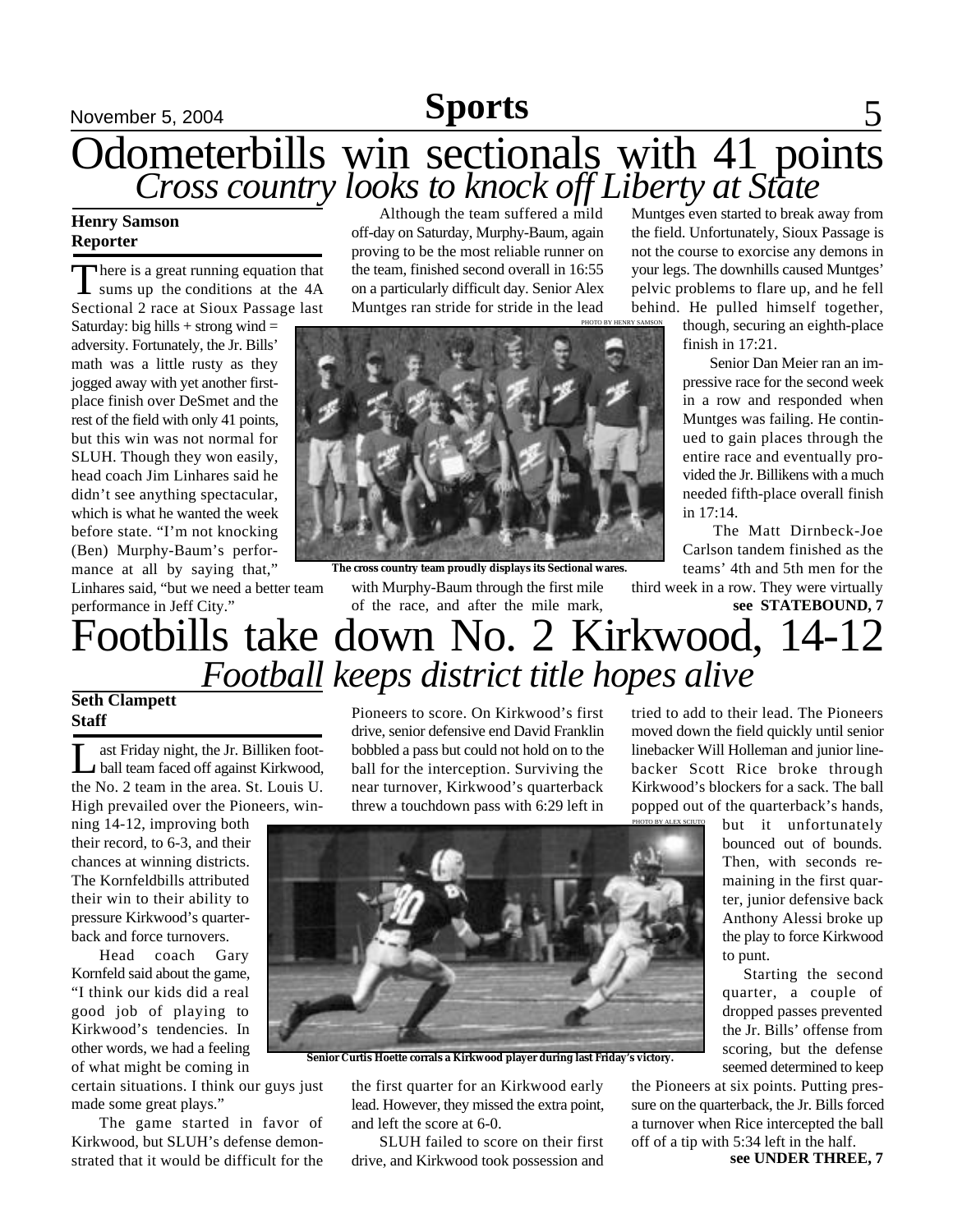## 6 **Sports News** November 5, 2004 **Sports**

# Water polo looks to avenge '03 state loss *Polobills come off strong win vs. DeSmet*

## **Greg Mantych Reporter**

 $\sum$  *T* ith two wins under its belt and **V** two more games to go, the St. Louis U. High water polo team is close enough to a state championship to taste it. This past Saturday, the Polobills managed to knock out first round opponent University City 20-5 and follow through with a victory over DeSmet 11-4 on Wednesday. Through rigorous play and determination, SLUH is showing the rest of the high schools in that area that they have the ability to win it all.

The No. 3 Hydrodynamicbills started the Missouri District Tournament facing off against No. 14 U. City. Expecting an easy win, SLUH played up to everyone's expectations. While U. City showed signs of a fight at the end of the first half, down just 7-4, SLUH solidified its lead with a thirteen-goal scoring spree to end the game on top 20-5.

The Speedobills suited up for a challenge on Wednesday against DeSmet. In their earlier meeting during the regular season, SLUH had narrowly defeated the Spartans with a last minute goal. Because of the intensity with which DeSmet had played earlier, the Jr. Bills could only assume this game would be equally close.

Nevertheless, SLUH started the game off quickly, scoring five unanswered goals, four of which came from senior Tim Heafner.

"We started off playing a really good game," commented senior Rick Bettger, "and that could have been the best first quarter of the year."

Just when the game seemed as though it might be a breeze, a DeSmet player scored a goal on a penalty shot halfway through the second quarter. SLUH answered with a shot from junior Wes Going.

DeSmet rallied with three consecutive goals at the start of the seocond half to pull within two, 6-4. With the tables turned, the game appeared to be closer than everyone thought in the first half.

However, a lob shot from Heafner that junior Matt Ampleman tapped in and a searing shot from junior Ben Favier once again gave SLUH a comfortable four point lead.

As if they hadn't secured their victory, the Torpedobills racked up three more goals in the fourth quarter, including a last second shot from senior Eric Appelbaum to clinch the 11-4 victory, knocking DeSmet out of the tournament.

Every member of the team is pumped about their chances of winning the state championship and all are preparing to dominate in the water.

"We're nuckin' and buckin' and ready to fight," exclaimed an enthusiastic Heafner.

Regardless, the Jr. Bills still have a rocky road ahead of them if they want to **see WEEKEND, 8**

# Pumabills dominate districts, look to sectionals *Defeat Gateway, St. Mary's with combined score of 16-1*

## **Tim Malecek, Andrew Schroeder Reporters**

The St. Louis U. High varsity soccer<br>team finished up its regular season The St. Louis U. High varsity soccer this week with a makeup game against Chaminade before launching into districts.

The Jr. Bills traveled to Chaminade on Friday afternoon for their last regular season game, hoping to finish strong against their MCC competitor. However, the Juventusbills were tormented by the maracas and kazoos of the CCP fans, and ended up falling 1-0.

SLUH had a couple of scoring chances early, but couldn't capitalize. The defense once again proved stalwart, allowing a few Chaminade chances, shutting down any coordinated attack. Chaminade had two free kicks in a row from dangerous positions, but SLUH's defense, led by senior Brent Zang and freshman sensation Tommy Meyer, easily cleared the ball both times. Head coach Charlie Martel said, "As always, our defense has been exceptional."

SLUH still could not make any of-

fe nsive progress. The tall Chaminade defenders c le are d a n y c rosse s headed towards the comparably tall senior forward Luke Schlafly. The Jr. Bills' best opportu-



**Junior Zach Weiss (22) challanges a St. Mary's player during Tuesday's 6-1 win.**

nity came when junior Tom Irvin pres-

sured the goalie and passed to sophomore Matt Leinauer. Leinauer's shot was tipped by Schlafly, but the goalie recovered, making the save.

> Chaminade came out firing in the second half; less than a minute in, a Chaminade player shot over the crossbar after a beautiful setup. Then, ten minutes in, a Chaminade forward fooled Meyer with a skillful move and then beat Joe Guntli to the far post to make the score 1-0.

**see FOUR-FER, 8** As the half continued, SLUH put more pressure on Chaminade but still couldn't get a decent shot. Chaminade continually gained the advantage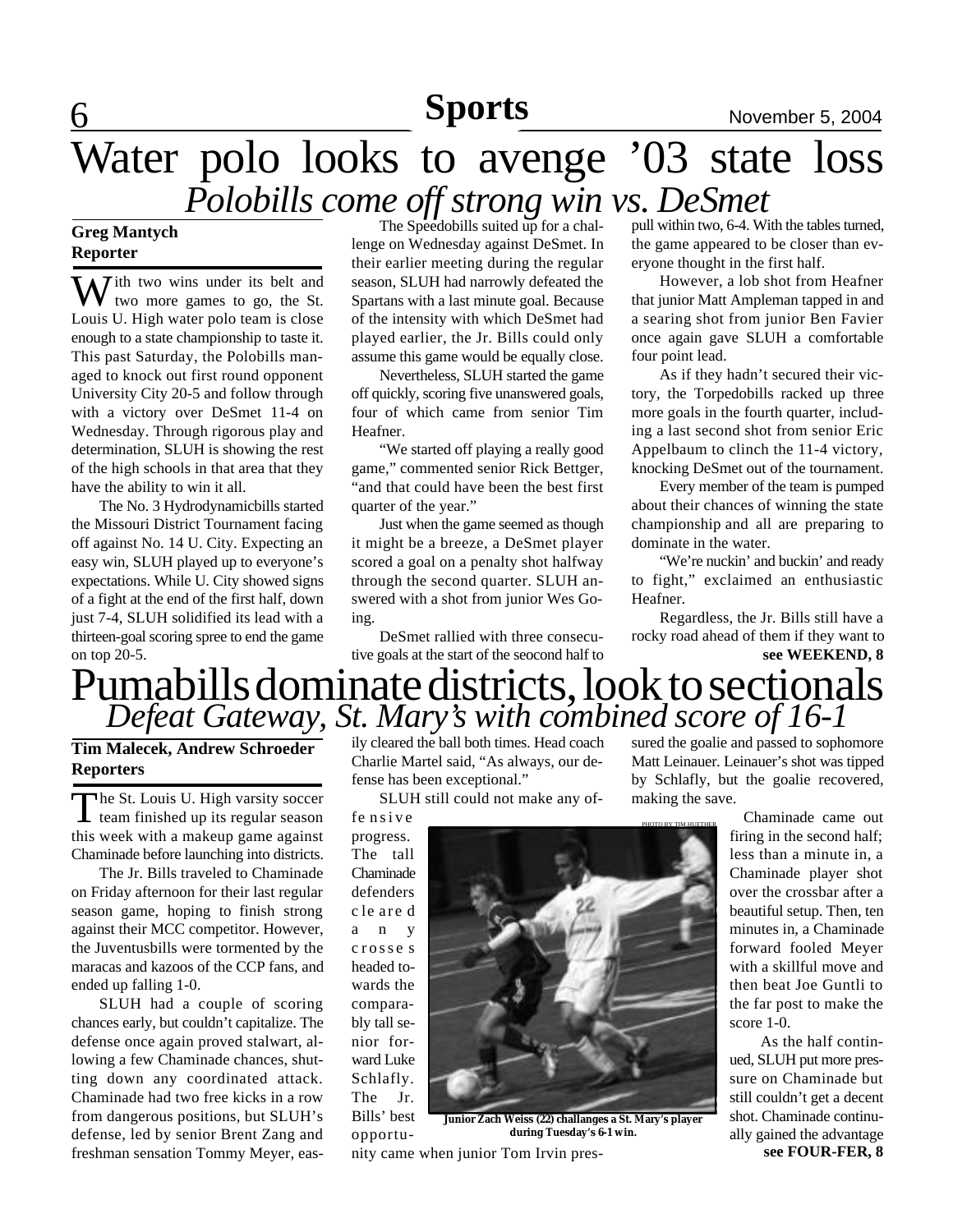## November 5, 2004 **Sports** 7 UNDER THREE

### (from 5)

SLUH's offense built off the momentum, capitalizing on their drive as junior running back Stephen Simmons ran in the touchdown. Quarterback Matt Behr's kick was good, giving the Jr. Bills a 7-6 lead.

Kirkwood tried to answer back as time was running out, but the Jr. Bills' defense crushed the Pioneers' hopes when junior safety Eric Hunt caught a tipped pass for SLUH's second interception with just 45.2 seconds remaining, and SLUH went into halftime ahead 7-6.

Throughout the third quarter, the two teams exchanged the ball, both failing to score. On SLUH's second drive, senior center Phil Brown landed on his neck with 7:57 in the quarter. An ambulance was called for precautionary measures and took Brown to the hospital.

Starting the fourth quarter, junior defensive tackle Mark Sharp sacked Kirkwood's quarterback and forced the Pioneers to punt. On the ensuing drive, Simmons found a hole in Kirkwood's defense and ran 48 yards for a first down. Junior fullback Chris Hoffman followed this charge as he forced his way through Kirkwood's line for two first downs. SLUH finally scored when senior wide receiver John Warner jumped into the air to catch Behr's pass for their second touchdown. Behr's kick added to the Jr. Bills' lead, putting the score at 14-6.

SLUH continued to pressure Kirkwood's offense, forcing them to punt on their next drive. However, Simmons fumbled the ball on the Jr. Bills' second play of their drive with 4:51 left in the game. Kirkwood capitalized on this turnover and ran into the end zone for their second touchdown.

Kirkwood attempted a two-point conversion to tie the game, but SLUH's defense repelled them as Franklin sacked the quarterback while he was throwing the ball away to keep the Jr. Bills in the lead, 14-12.

Kornfeld said, "We felt it might be one of the plays they might (have) gone to, and for David to react the way he did and make the play was great."

Kirkwood then set up an on-side kick to give them a chance to score again.

However, the Jr. Bills recovered the ball with 3:14 left to cement their win. Unfortunately, the Gridironbills were forced to punt with 1:00 left on the clock.

Kirkwood had no timeouts left in the game, so they continually stopped the clock in order to give their offense a chance to score. They didn't count on SLUH's stingy defense, however, as junior Isaiah Cole broke up a pass, and, finally, Franklin stopped their running back. Kirkwood watched the final 17 seconds run out. SLUH fans stormed the field to celebrate their team's victory, 14-12.

Kornfeld said, "They're skilled kids, and they are so explosive, and they can go at any time and play well. I was very proud of (the team's) effort and the way (they) played, going the entire game and only giving up two touchdowns."

Friday night's game also featured players who had not previously played much. Kornfeld said of their effort, "We had some guys step up who haven't really been given a chance to play a lot throughout the year, Anthony Alessi had an outstanding game. We're going to need that same effort (against Vianney)."

SLUH now faces a three-way tie in the contest for the district title. If one team had won all three of their district games, they would advance into the playoffs; therefore, if Lindbergh defeats Kirkwood, they will move on to the tournament.

However, if two teams tied with a 2- 1 record, they would face a head-to-head match. If three teams are 2-1, as would be the case if SLUH and Kirkwood both win tonight, it comes down to a point system. If SLUH beats Vianney by more than thirteen points, they earn thirteen points in the system, which is the maximum. If a team goes into overtime, as with the SLUH-Lindbergh game, the winning team receives one point and the losing team loses one point.

In order for SLUH to win districts, they need Kirkwood to win by fewer than three points against Lindbergh and SLUH has to defeat Vianney by at least thirteen points. Come cheer for your Jr. Billiken football team today in the stadium at 7:00 p.m. against Vianney as they hope to win and move on to the state tournament.

## STATEBOUND

### (from 5)

inseparable during the race, a technique which comes in handy in the spread out field of a state race. Finishing 14th and 17th with only a two-second time spread, they locked down the victory for the Jr. Bills.

Juniors Mike Jonagan and Drew Kaiser struggled a bit, but still finished in 21st and 29th place overall, and will be rounding out the varsity team this weekend at the state meet, where anything can happen.

The top four teams receive trophies tomorrow in one of the most highly anticipated state meets in the nation. Nationally-ranked Liberty high school (No. 4 in the nation) will be present, as well as a tough St. Joseph's Central team. A win would be a big deal for theJr. Bills on the national level. It would also put an exclamatory "We're back!" in the minds of the Missouri schools that still believe the SLUH state champonship win in '99 was a fluke.

"It's easy to say that Liberty is a pretty big favorite tomorrow. I mean, they're good and we can't control their race. But we can control ours so that we come out on top," said Linhares.

Assistant coach Tom Flanagan put aside grading calculus tests for a moment to echo Linhares. "Liberty has shown themselves to be a spectacular team all season. Realistically, unless they come back to us a little, it's going to be more of a fight for second." Flanagan continued, "But they do have only five competitive scoring runners, which is a sort of chink in their armor. And, results aside, we have the best chance since 1961 when SLUH won, and since Linhares has been around, to place multiple all-state runners."

Annually among the thousands of spectators on hand for the state meet, SLUH produces an infamous cheering section slathered in blue paint and known for its spirit. At 11:15 a.m. tomorrow morning on the Oak Hills Golf course in Jefferson City, SLUH cross country will try to cap off a legendary season with one last race: One race to challenge them all, one race to fight them, one race to gather them all, and through adversity unite them.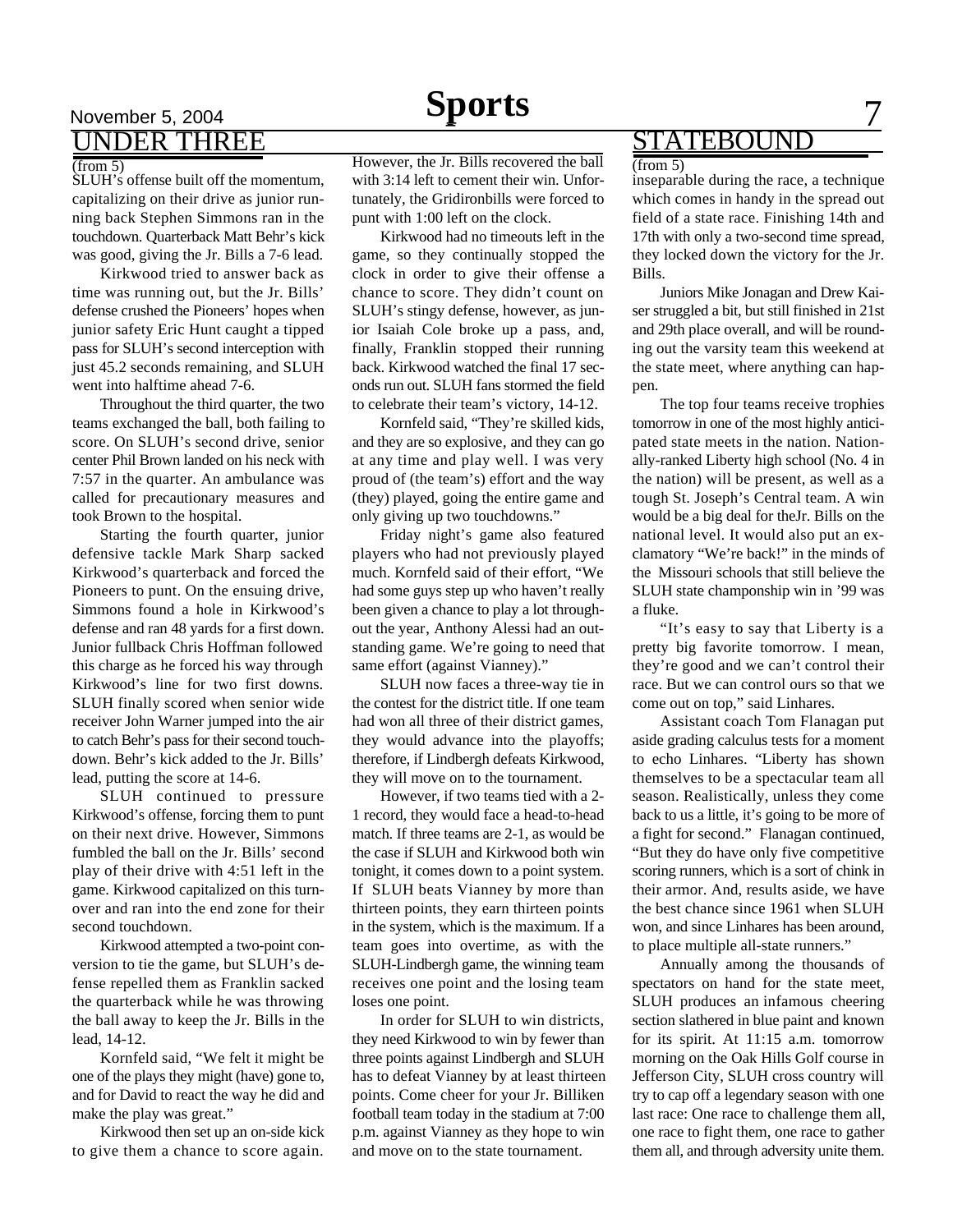## 8 FOUR-FER

### (from 6)

until SLUH found itself desperately clawing for a goal. They were shut down on their final attempts, however, and finished their regular season with a record of 15-7-3.

The next day, the top-seeded Soccerbills played their first district game at SLUH. The Jr. Bills blew past their first round opponent, Gateway, by the score of 10-0, and the game was called with 8:03 left in the second half once they scored their tenth goal. Senior forward Luke Schlafly led the team with four goals in the game.

In the first half, SLUH dominated the play as Gateway handled the ball in the Jr. Bills' end only five times. The scoring started just nine minutes into the game when Leinauer chipped the ball from the far side of the field to the middle, where senior Matt Wilson was waiting to head the ball past the Gateway goalie and into the net.

After their first goal, SLUH had a 14 minute drought that ended when Leinauer was tripped in the box. Senior Tim Weir took the resulting PK and put it in the left corner of the goal, out of reach for Gateway's goalie.

Just 50 seconds later, Weir scored his second of the game as he shot from the left side. The ball hit the right post and ricocheted into the goal, making the score 3- 0.

The next goal came with 11 minutes to play in the first half. Junior Billy Ferris crossed the ball from the right side to Schlafly, who squatted and headed it into the right side of the goal. Ten minutes later, junior Brian Odem capped the scoring for the first period.

In the second half, the scoring did not stop, although it took the Soccerbills a little while to get the first goal. Twelve and a half minutes into the period, Ferris put in the Stateboundbills' sixth goal of the afternoon, assisted by junior Chris Schranck. Just three minutes later, freshman Quinn Ottwell crossed the ball from the far side of the field. Schlafly charged, dove, and headed it into the left side of the net for a pretty finish. Then, with 20

minutes left, it was Schlafly again. He poked a loose ball into the right side of the goal to make the score 8-0.

Schlafly added another goal late in the game, and after a Schranck goal the game was called.

The Jr. Bills walked away with high spirits after their 10-0 rout. Said Martel, "Obviously, we were playing Gateway, but the front line is doing better. We scored early and often. It was very gratifying to see us jump on the balls and shove them in the net."

After annihilating Gateway, SLUH moved on to face St. Mary's, whom they had defeated twice already this season. The Jr. Bills continued their district barrage that began on Saturday. SLUH had two great chances in the first ten minutes with shots by Irvin and Weir, but both were saved by St. Mary's goalie.

Twelve minutes in, Schranck crossed the ball on the ground to Scott Brown, who touched it past the sliding goalie, but not before it was deflected by the defender, and it was ruled an own goal. Another SLUH goal less than five minutes later was cancelled because of an offside call.

Despite multiple chances, SLUH could not maintain their lead. After senior goalie Wyatt Woods came out to stop a St. Mary's breakaway, the ball squirted to the right side where the forward was able to touch it past a recovering Woods to even the score at 1-1.

The Jr. Bills retaliated with 16:09 left in the half. Irvin's throw in sailed to Weir and bounced around in the box until Leinauer harnessed the ball and shot it, but a St. Mary's defender blocked it. The rebound then bounced to Schlafly, who finished the play with his tenth goal of the year.

At the end of the first half, another of Irvin's throw-ins was headed into the box. Leinauer ran to the ball, sliding and turning his body in the direction of the goal, kicking the ball past the frozen goalie before it touched the ground. The goal was Leinauer's eleventh of the year; he leads the team in goals.

SLUH started the second half up 3-1

but still looked for more scoring. Less than five minutes in, Weir stole the ball deep in St. Mary's own end and passed to Leinauer in the corner. Leinauer moved around two defenders and passed to a waiting Brown, who easily scored.

A minute later, the pair would connect again, as Leinauer's cross landed directly on top of Brown, who headed the ball to the near post, beating the goalie.

The Unstoppablebills finished the night with a goal by Ferris. Schranck eluded three defenders, but was tackled by the goalie. The ball skipped clear and Ferris finished the play for a goal, ending the game 6-1.

The Jr. Bills ran over their district competition and will play the winner of the Parkway Central-DeSmet game next Thursday at Soccer Park. Said Martel, "We are going to change our game plan. I think we played pretty well; we'll play defense like crazy and just look to getting that goal."

## WEEKEND

(from 6)

secure a state title. Their next opponent will be Chaminade and (if everything goes according to plan) they will play MICDS for the championship. SLUH has won and lost to both of these powerhouse teams this year and the outcome of any of these games is unpredictable.

"I like our chances against Chaminade in an all deep pool," remarked head coach Paul Baudendistel, "Now they won't be able to do any of that standing on the bottom."

The semifinal match is today at 8:30 p.m. at the Rec-Plex, and the final or consolation game will be held tomorrow.

SLUH has worked endlessly to get to this spot. After the hardcore training which began last spring and the effort and muscle put into every game, the Jr. Bills' water polo season culminates this weekend. Everybody is encouraged to come watch the matches today and tomorrow at the Rec-Plex in St. Peter's and view the end of an excellent water polo season.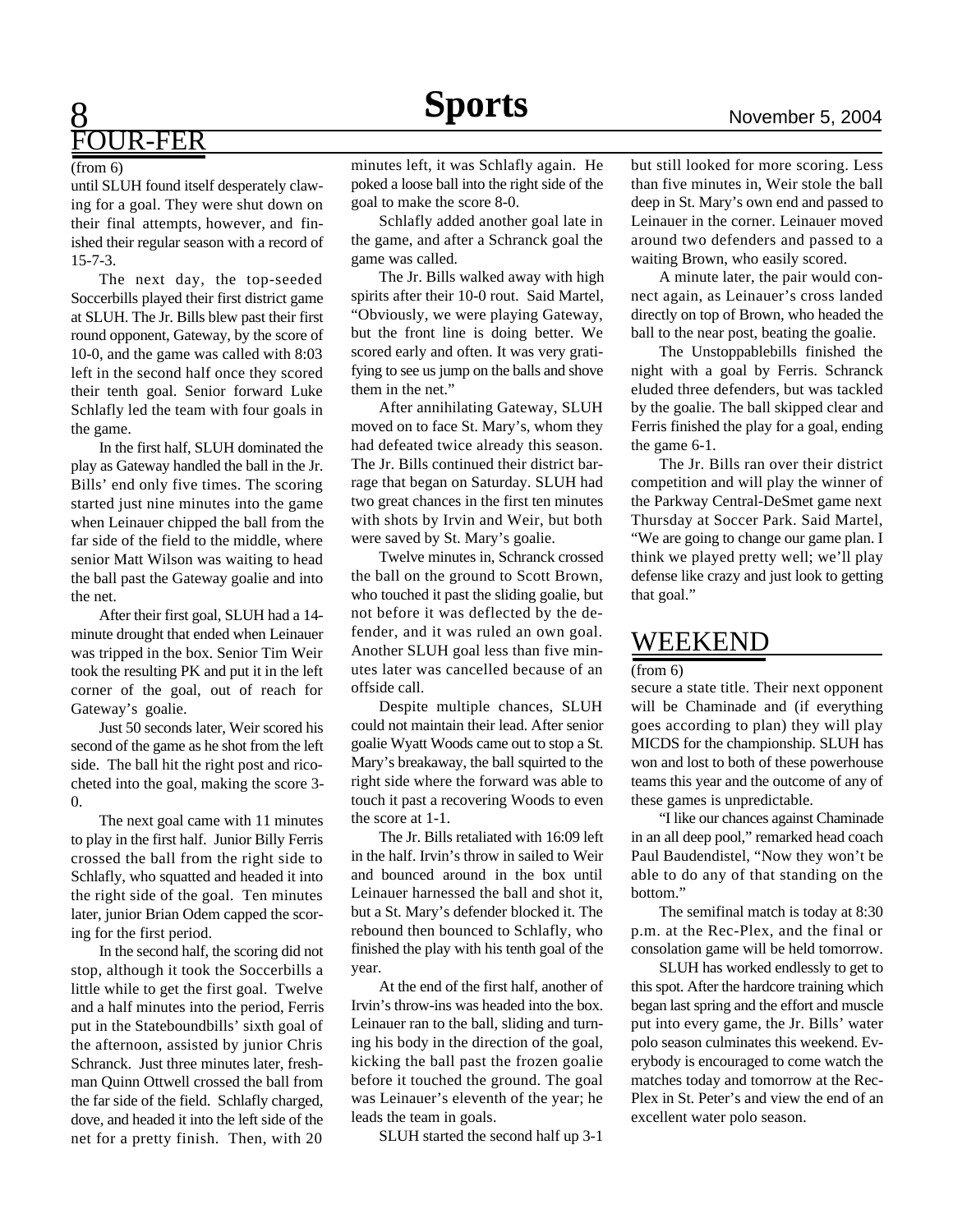# **Feature** 9 Not just a quaint anachronism: the SLUH rifle range

## **Alex Sciuto Features/Photography Editor**

Opening the door with a "Rifle Range" sign taped on the window, senior Kevin Witbrodt steps from the sterilized white and light blue of the renovated SLUH basement into the concrete and cinder block rifle range. A relic from another era, along with the weight room and the switchboard, the rifle range reveals more than just the hidden layers of SLUH's architectural history.

Except for the laptop sitting on the small particle board desk, nothing hints that the 21st century speeds by outside the rifle range window. Inside, Witbrodt and junior Bryan Carlin relax on a stuffy white couch debating whether a crowbar could have made a round gash in the basement wall.

As the two sit debating, assistant coach Mike Barron, '94 walks in from the shooting range and asks one of them to introduce one of the many—89 last year—new freshmen to firing and we have a lot of fun at the matches, but when it comes down to the actual shooting at the matches, then we're serious," Witbrodt said.

The Junior National Olympics at Colorado Springs in 2003 and 2004 stood out for Witbrodt as being especially meaningful. "It's one of the best experiences you can have. You're around all these shooters who are so good, and you can always get pointers about how to improve."

For their first regional match of the season two weeks ago on Oct. 16 and 17, the team traveled to Nashville, Tenn. There, Witbrodt gained the final points needed to qualify him for the Junior Distinguished Badge, which recognizes shooters excelling in three-position air rifle shooting.

The Junior Distinguished Badge, awarded by the Civilian Marksmanship Program, is so prestigious because of both the dedication and skill required of the shooter to the sport of riflery. Each year the SLUH team enters in four regional competitions

a rifle and handling one safely. With prodding from Barron, Witbrodt pulls himself up and walks into the rifle range to begin teaching.

Fifty-eight years ago, when SLUH student Ed Farmer founded the team along with the team's first coach Richard Smith, S.J., marksmanship and target shooting were extremely popular throughout the country. According to current head coach Will Bresnahan '00, American soldiers returning from World War II inspired the popularity of sport shooting and marksmanship, and like SLUH, most other schools in St. Louis had rifle teams.

Over the past thirty years though, the number of rifle teams has dwindled to the



**Longrangebills keep their arms steady in the rifle range in SLUH's basement.**

point where, in the past few years, the SLUH team was the only team in St. Louis. Recently, though, a few teams have been founded in the St. Louis area.

Southeast of Missouri, in Illinois, Tennessee, Kentucky, and especially Georgia, which has over 120 teams, rifle still remains very popular. Because the majority of the teams come from these states, SLUH's rifle team must travel much greater distances than the average sports team.

"The trips are awesome. We stay up late. We eat lots of food,

the prone position lying on his stomach, then twenty shots standing, and finally twenty shots kneeling. Each position has a maximum possible score of 200 points.

 At the Nashville match three team members—juniors Joe Reinders and Bryan Carlin and senior Brian Nienhaus—shot a 576, 575, and 574, while Witbrodt shot a 586 out of 600. Although Whitbrodt has never scored a perfect 600, he has scored a perfect 200 while kneeling.

and the National Junior Olympic Championships, where Excellence-in-Competition credit points can be earned. The best shooters at the competition receive either four, five, or six points. Only the top ten percent in each competition, including those who have already received the award, can receive any points at all.

 There are many different types of rifle competitions, but the most popular is the three-position half course, where the marksman first takes twenty shots in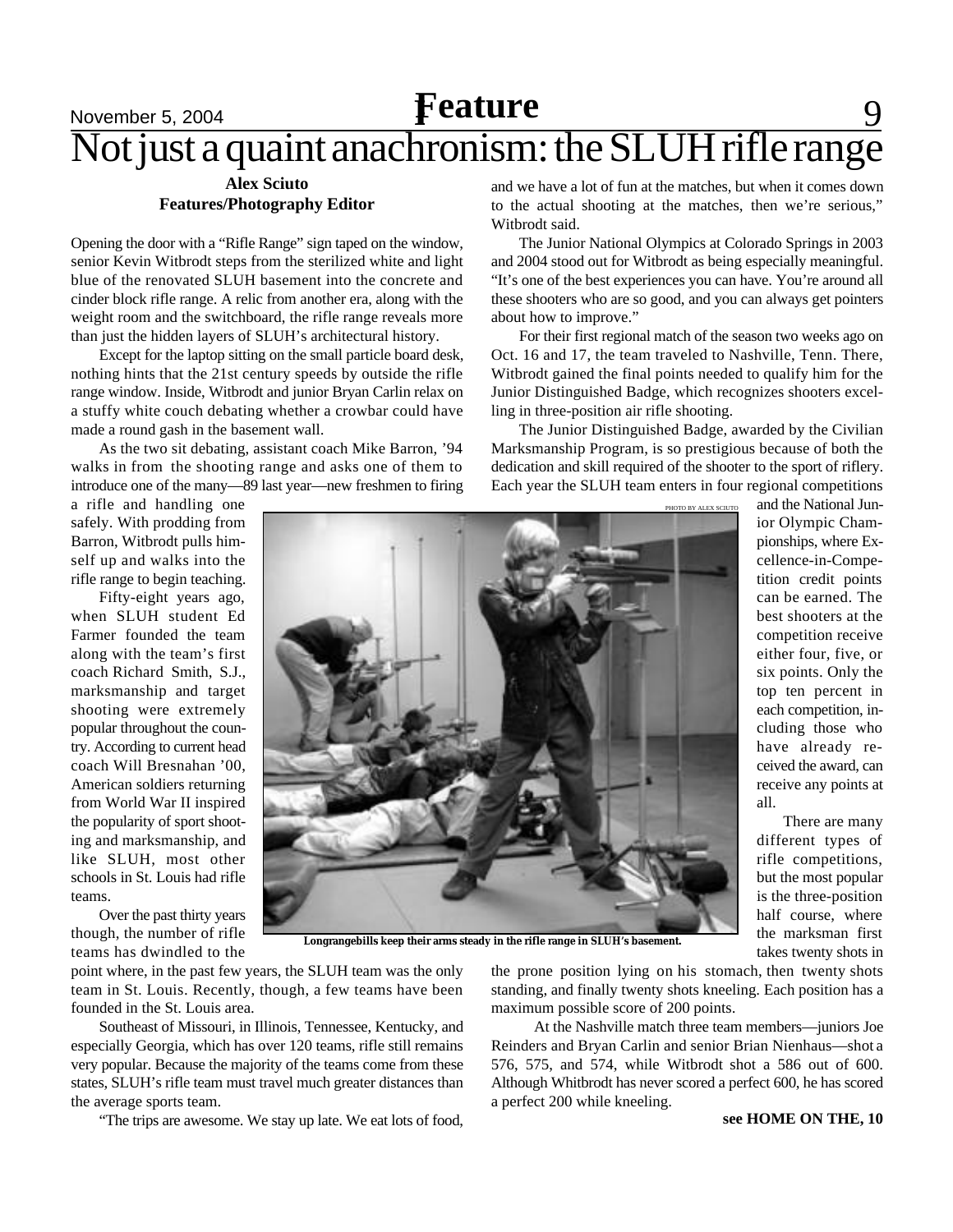# 10 **Feature** November 5, 2004 HOME ON THE

### (from 9)

The rifle team practices every Monday, Wednesday, and Friday, and on this particularWednesday, forty minutes after the (the job)," took over an unimpressive team in 1954. By 1959, however, the team had won the Nationial Junior Rifle Championships.

dismissal bell, the varsity team suits up in specialized shooting shirts and pants ready to begin. Coach Barron looks at the timer as it buzzes, marking the time when the team members should be suited up. A few are still pulling on the sleeves and forcing their arms through the thick material.

"I'm late (in get-

ting ready) as usual," Witbrodt says.

Like Witbrodt and Coach Barron, who came to the rifle range after getting bored with pool freshman year, most students stumble into the rifle range as freshmen under a system devised by Martin Hagan, S.J. Hagan, who became coach in 1954 (nine years after the team was founded), guided the team until his retirement as varsity coach fifteen years ago in 1989, and his retirement as freshman coach four years ago after the 2000 season.

Hagan, who became coach because "nobody really wanted

## Underclassman sports: wrapping up **B-Soccer**

**Season:** 17-1-1 **Last week:** 2-0 Defeated St. Charles West 10-0 last Saturday Defeated DeSmet 3-0 Tuesday Defeated Oakville 4-2 yesterday **Next game:** Championship of McCluer Tourney Saturday @ CBC @ 12 p.m.

## **B-Football**

**Season:** 4-5 **Last week:** 1-0 Defeated Vianney last night, 14-7\* \*Denotes last game of season

## **C-Soccer**

**Season:** 15-4-1 **Last week:** 0-1 Lost last Friday to Chaminade, 1-0\* \*Denotes Semifinals of end-of-season CYC Tournament —Compiled by Scott Mueller and Tim

## **AURY**

(from 3)

his way to come to a party to hear me spin. If these are not the actions of a leader, then I ask you what more could Joe have done.

Even though the administration would not allow me to DJ at SLUH dances and mixers because of various circumstances, I am still amazed at how Joe still aids me in my goals. He could have easily stopped helping me when the administration made their decision, thinking, "I've done enough for him." This was not the case. Joe has helped me DJ many SLUH events, including the pig roast and various Fridays in front of the commons.

The key to making STUCO work for each one of us at SLUH is not to sit around and wait for them to help us. We must be active in our beliefs, instead of sitting behind anonymity. Both Mr. Kesterson and STUCO members were totally unaware of any grievances prior to last week's editorial, and reacted with surprise that some were this critical of their

Hagan remained as coach for 46 years because, as he said, "the kids enjoyed it. That's why I ran the pool hall too. I liked seeing the kids have a good time." Hagan still has many old issues of the *Prep News* and alumni newsletters documenting his impressive rifle team.

In order to attract freshmen, Hagan de-

cided to open up the rifle range to all freshmen as a rifle club so that anyone who wanted to try firing rifles had the chance to shoot. Hagan invented the system used to introduce new shooters to the different types of stances, a system still used today.

Says Bresnahan, "(Hagan's) influence is in almost everything we do."

In the past few years, the rifle range has seen much more popularity. For the first time since the early '70s, the coaches have had to turn students away from the team because the rifle range is not large enough.

Bresnahan and Witbrodt reiterated rifle's importance. "(Rifle) teaches a lot of discipline and focus," Bresnahan said.

> one should take before publicly criticizing any group like STUCO. The first is to attend forum meetings. During the October Forum Meeting, no "leadership" grievances were brought up at all. The second would be to simply approach STUCO themselves with grievances, instead of publicly denouncing them. Any member would be glad to listen. That is, after all, what our Student Council should do: listen to the students that they lead, and try within their power to satiate the student's needs.

Domenic Laury, '05

## Attention Future Drivers

Winter, spring and summer Driver Education is available for students who are 15 years of age. The class costs \$380.00 and runs from 8:00 a.m. to 4:00 p.m. See handout for details or contact Mr. Kornfeld in his office or in room M108 during homeroom.



**Two riflers check their aim during a stint in the rifle range.**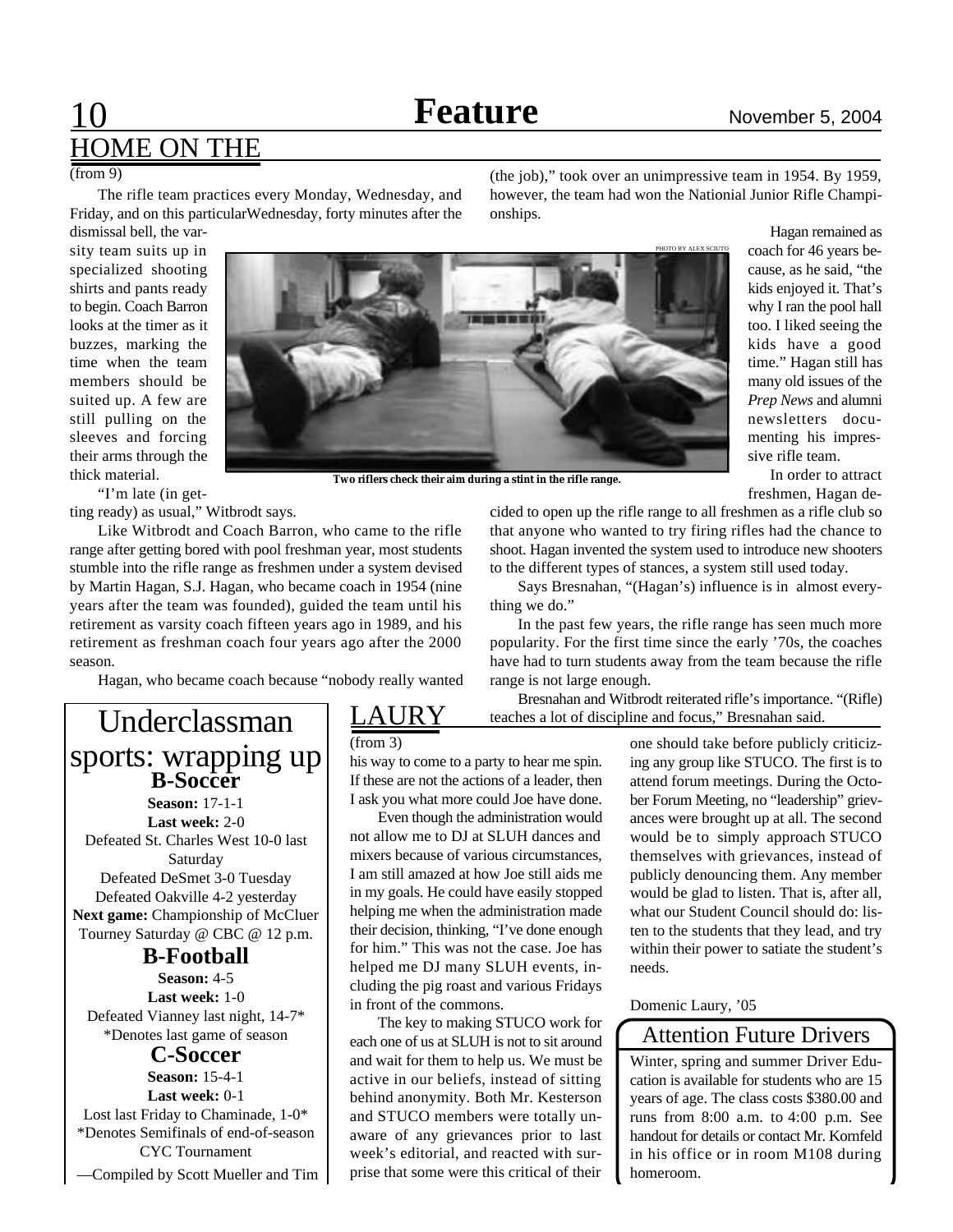## LION KING

responsibility as educators to fill a role in the support of homosexuals. Timone posed the question, "As educators, what is asked of you by the Church today?" He then explained the "Seven C's" of supporting homosexuals: competence, commitment, community, compassion, Cross (educators should be prepared to make selfsacrifices to commit to supporting homosexuals because "it's hard (for them) to grow. Growth is painful"), and comedy, ("Be able to laugh at yourself; it's very important if you are going to literally hold yourself together as an educator").

Lastly, Timone explained, educators must keep Christ in mind and be aware that Jesus "is the incarnate presence of God," always acting to grow closer to Christ and God and help homosexuals do the same.

After he explained the Seven C's, Timone added that teachers need to be able to pray, because "you can't give what you don't have," and helping students and homosexuals alike to learn to connect spiritually with God requires prayer.

To emphasize that homosexuals are humans that one should offer support to rather than "fix," Timone reiterated the Church's teaching that, "(people with same-sex attraction) are our sons and daughters; they're not queers, they're not perverts, they are our sons and daughters."

Timone added, "there is no such thing as a homosexual person. The reality is a human person who has a problem with same-sex attraction."

Throughout his presentation, Timone stressed that the purpose of Courage and other support groups should not be to change homosexuals—that is their own individual decision according to Timone—but instead to offer them "a whole new way to look at themselves."

Timone later added that "(growth) is exactly what we are looking for in Courage, we're not looking for change," and further explained that "the goal is to bring them to chastity, bring them to Christ."

Timone then described the causes of

(from 2) same-sex attraction, emphasizing that "there is no single cause ... if you go through all the studies, even ones by gay activisists, they will say it's not just biology. That might be a contributing factor, but in certain cases it's not. It's not just genetics."

> Relationship with parents, genetics, and difficulty relating to the opposite sex through childhood and adolesence, among other possible factors, can all lead to a person's same-sex attraction. Timone cited the Bailey-Pillod study done in Canada, in which two gay geneticists studied almost 200 identical twins and found that in 50 percent of the cases both twins were homosexual, as proof that genes are not the only factor in same-sex attraction.

> Head of theology department Deacon Alan Boedeker, who had hoped for "kind of a sit down, question and discussion period," said that he "was disappointed, not in the information, but the format." According to Boedeker, Timone presented his own agenda rather than offering time for question and explanation of church teaching.

> Houlihan agreed, saying that he felt Timone got off track. Houlihan commented, "I wish we would have had more time for questioning." Timone is a highly respected man and is very knowledgeable, according to Houlihan. "It was a shame, he's got a lot to say."

## **TEDDY**

### (from 1)

students have the option of visiting club tables in the gym or the academic department tables in the library. Hannick estimates that approximately 700-800 students will attend, most being 7th and 8th graders, for an estimated 2000 total visitors. Because almost all of the 29 archdiocesan high schools will be holding their Open Houses that day, and students tend to come to SLUH first, Hannick expects a heavy rush early in the day. He also encourages any students who have not yet signed up to be a tour guide to see him as soon as possible.

# PAUL ALLEN

### (from 1)

wealthy St. Louisans, has put up the \$10 million prize for the competition. They created the X-prize to put renewed interest in space travel, especially feasible space tourism.

Events will begin around 9:30 a.m. with current and retired NASA astronauts giving autographs. At 10:15 a.m., a marching band will perform on the field, and at 10:30 a.m., the ceremony will commence. After the presentation, the public will be allowed to tour the Science Center. The ceremony is open and free to all the public.

The prize will be presented to the Mohave Team. According to a spokesperson from the Science Center, members of the team attending will include three pilots, engineers, and other team supporters. Also in attendance will be Paul Allen, co-founder of Microsoft, who was the sole funder of the team.

Along with the ceremony to celebrate the occasion, there will be three life-sized models of the rockets in the competition, one of which was the winning spaceship, Spaceship 1. In case of poor weather on Saturday morning, the ceremony will be moved to the Planetarium.

## WAVES

### (from 2)

because of these break-ins, a security guard will now watch the alley during school hours.

To remedy the openness of the alley, SLUH has proposed building a gate like the Oakland Ave. parking lot gate where the alley intersects Oakland Ave. Before the school goes forward with the plan, it will seek the approval of its Lawn Ave. neighbors, who have shown interest in a gate because of increased protection for their garages which exit onto the alley.

The two crooks stole little from the four cars, and the school will pay any deductibles the five have. Nothing was stolen from Beckemeier's sister or Busenhart. "They just broke inside, looked around, and said, 'Hey, there's nothing worth stealing in here,'" Busenhart said.